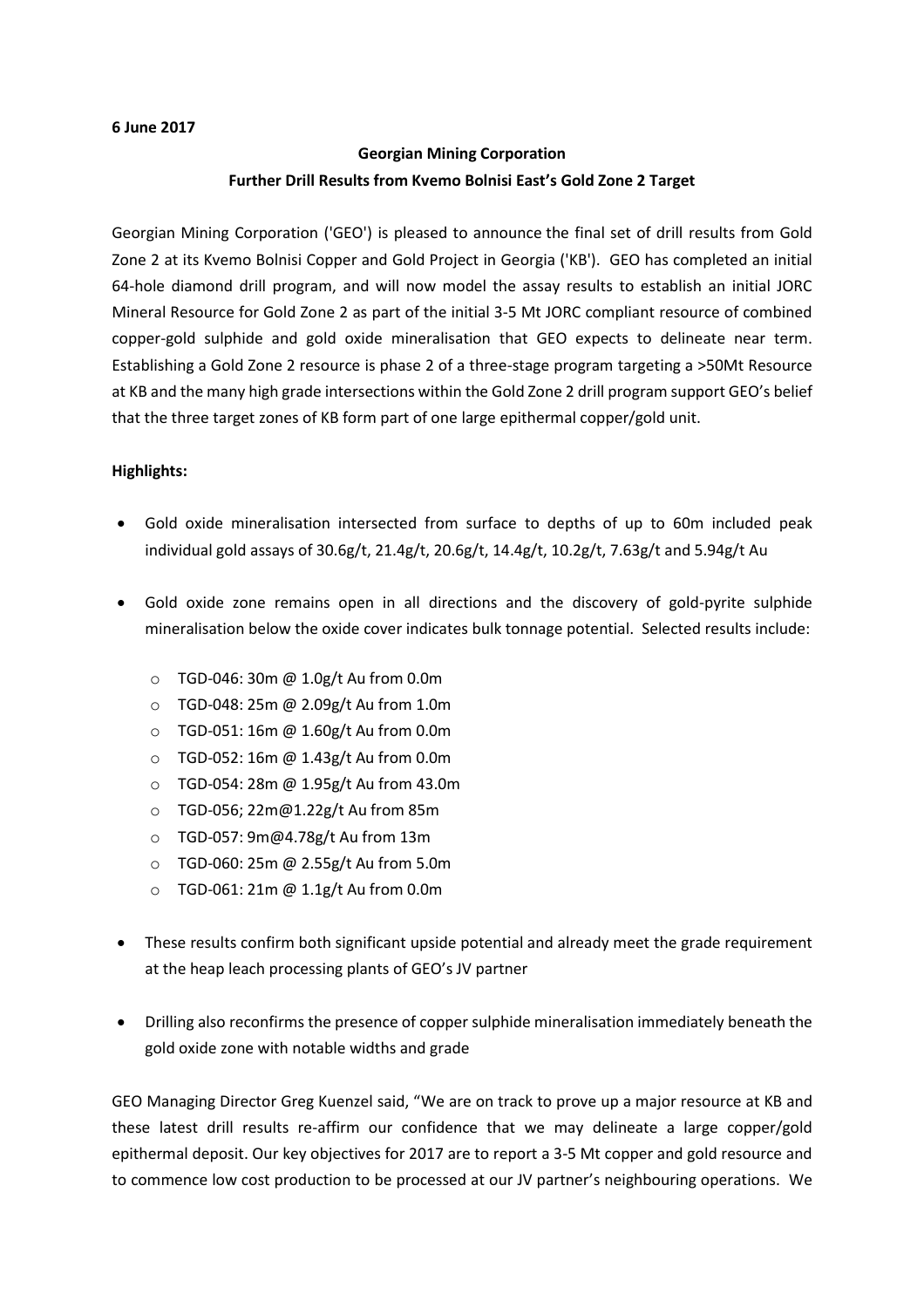are currently on course to meet both objectives. We recently raised £5.5m via an oversubscribed placing so we are funded for additional drilling and target follow-up work and we expect to be very active throughout 2017 as we deliver on our core objectives."

# **Further Information**

GEO has identified three core target areas, Copper Zone 1, Gold Zone 1 and Gold Zone 2, with drilling focused on all three targets. Results to date have persuaded GEO that these three zones are part of one large epithermal copper/gold unit. Current drill programs are intended to develop resources at each of the three target zones, in line with the strategy to deliver a >50Mt copper-gold sulphide and gold oxide JORC compliant resource.

The initial 20 vertical holes of the 64-hole program were scout drilling to a depth of only 20 metres The remaining 44 inclined holes were of varying length as determined by the base of oxidation. These results confirm the presence of gold oxide mineralisation occurring from surface to depths ranging from 20m to greater than 60 metres.





The recent program has also revealed much thicker packages of gold mineralisation comprising a number of horizons with varying Au grades, which provide scope for the construction of a large bulk tonnage Resource. GEO's external Resource Consultant is testing a range of cut-off grades to undertake optimisation studies to determine the viability of a larger lower grade bulk tonnage mining option as other higher cut-off grade alternatives.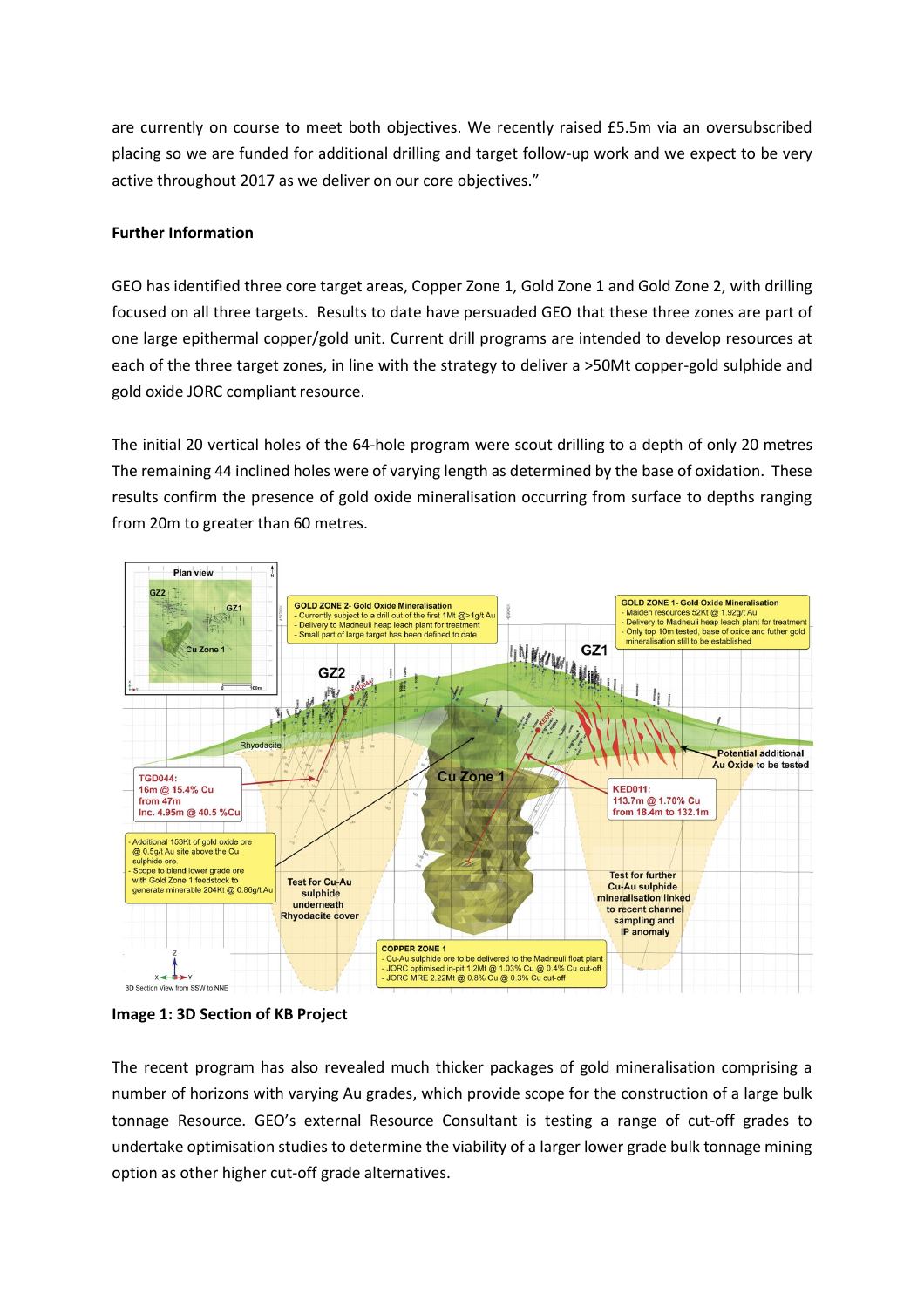The initial gold oxide resource drilling is now complete and GEO has commenced an excavation and channel sample program to delineate targets capable of extending the gold oxide mineralisation well beyond the parameters of the initial drill program. Further updates will be provided in due course.

The drill results also again confirm that high-grade copper sulphide mineralisation occurs at the base of the oxide zone. The extension of gold grades through the oxide package provides an opportunity to strip Au oxide mineralisation to expose underlying copper sulphides which should generate cash flow from the oxides during this pre-stripping process. The Gold Zone 2 Au oxide drill program did not specifically target the underlying copper mineralisation which requires a more focused program, scheduled to commence shortly. However, where gold oxide drilling intersected copper sulphide, the hole was extended to test the depth extent of near-surface copper-gold sulphide mineralisation. Two drill holes in particular returned encouraging grades that demonstrate the likelihood of further copper-gold sulphide potential at depth which supports our objective of building a >50Mt gold oxide and copper sulphide Resource.

The notable copper intersections included the following:

- TGD-053: 45m @ 1.11% Cu & 0.65g/t Au from 75m 6.0m @ 0.32% Cu from 120m 1.0m @ 3.89% Cu from 138m
- TGD-062: 28.15m @ 1.0% Cu & 0.16g/t Au from 88m

In tandem with the Company's significant resource development strategy, GEO is working to establish proof-of-concept copper and gold production in 2017. GEO plans to use its neighbour's processing operations to de-risk the project providing cash flow to fund further exploration while strengthening the relationship with our JV partner. The majority of the intercepts highlighted in this announcement contain gold grades expected to meet the grade required by the heap leach processing plants of GEO's partner. As both grade and resource requirements have now been met, discussions are now underway to finalise tolling arrangements.

| ID            | From (m) | To(m) | Interval (m) | Au gt                    | Cu %                     |
|---------------|----------|-------|--------------|--------------------------|--------------------------|
| <b>TGD046</b> | 0        | 30    | 30           | 0.98                     | 0.13                     |
| <b>TGD046</b> | 30       | 40    | 10           | -                        | 0.19                     |
| <b>TGD046</b> | 53       | 65    | 12           | -                        | 0.38                     |
| <b>TGD047</b> | 3.30     | 65    | 61.7         | $\overline{\phantom{a}}$ | 0.70                     |
| <b>TGD048</b> | 1        | 26    | 25           | 2.09                     | $\overline{\phantom{0}}$ |
| <b>TGD048</b> | 28.85    | 47    | 18.15        | 0.1                      | 0.4                      |

### **Table 1: Gold Intersections for KB Gold Zone 2 Drill Program**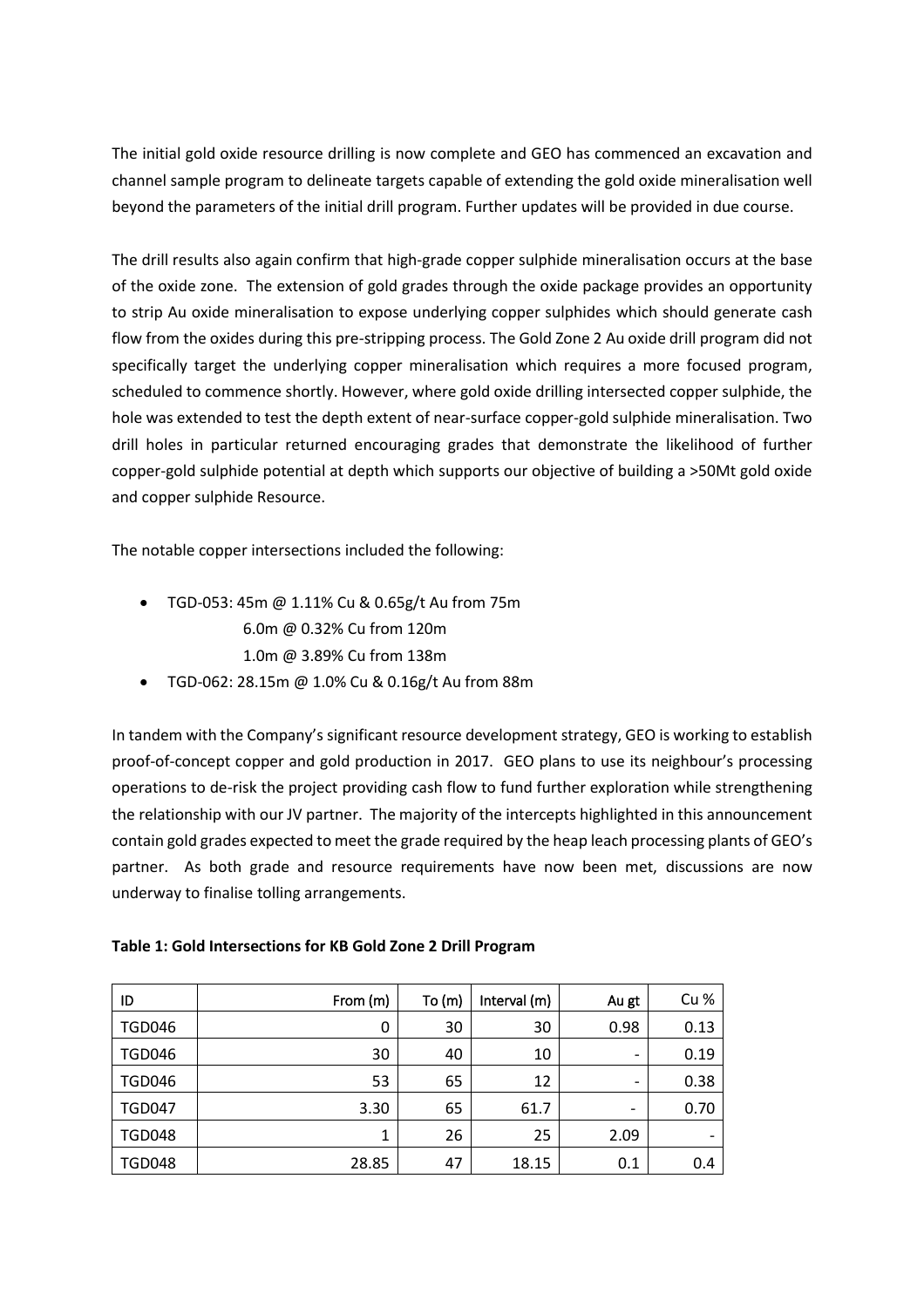| <b>TGD049</b> | No intersections of note |     |     |      |      |
|---------------|--------------------------|-----|-----|------|------|
| <b>TGD050</b> | No intersections of note |     |     |      |      |
| <b>TGD051</b> | 0                        | 22  | 22  | 1.16 | 0.11 |
| <b>TGD051</b> | 25                       | 70  | 45  | 0.45 |      |
| <b>TGD052</b> | 0                        | 16  | 16  | 1.43 |      |
| <b>TGD052</b> | 18                       | 26  | 8   | 0.13 | 0.55 |
| <b>TGD053</b> | 3                        | 21  | 18  | 0.75 |      |
| <b>TGD053</b> | 28                       | 33  | 5   | 0.39 | 0.11 |
| <b>TGD053</b> | 43                       | 51  | 8   | 0.83 | 0.16 |
| <b>TGD053</b> | 55                       | 62  | 7   | 0.37 |      |
| <b>TGD053</b> | 75                       | 120 | 45  | 0.65 | 1.11 |
| <b>TGD053</b> | 120                      | 126 | 6   |      | 0.32 |
| <b>TGD053</b> | 138                      | 139 | 1   |      | 3.89 |
| <b>TGD054</b> | 3                        | 22  | 19  | 0.48 |      |
| <b>TGD054</b> | 25                       | 30  | 5   | 0.64 |      |
| <b>TGD054</b> | 43                       | 71  | 28  | 1.95 |      |
| <b>TGD055</b> | 37                       | 38  | 1   | 5.91 |      |
| <b>TGD056</b> | 0                        | 11  | 11  | 1.18 |      |
| <b>TGD056</b> | 46                       | 55  | 9   | 0.55 | 0.12 |
| <b>TGD056</b> | 60.7                     | 69  | 8.3 | 0.95 |      |
| <b>TGD056</b> | 76                       | 81  | 5   | 0.43 | 0.15 |
| <b>TGD056</b> | 85                       | 107 | 22  | 1.22 | 0.17 |
| <b>TGD057</b> | 5                        | 9   | 4   | 1.44 | 1.44 |
| <b>TGD057</b> | 13                       | 22  | 9   | 4.78 | 0.11 |
| <b>TGD058</b> | 3                        | 11  | 8   | 0.21 | 0.12 |
| <b>TGD058</b> | 15                       | 34  | 19  |      | 0.28 |
| <b>TGD058</b> | 43                       | 48  | 5   |      | 0.37 |
| <b>TGD058</b> | 51                       | 57  | 6   |      | 0.42 |
| <b>TGD059</b> | 101                      | 105 | 4   | 0.5  | 0.49 |
| <b>TGD060</b> | 5                        | 30  | 25  | 2.55 |      |
| <b>TGD060</b> | 32                       | 36  | 4   | 0.13 |      |
| <b>TGD060</b> | 38                       | 56  | 18  | 0.63 | 0.13 |
| <b>TGD061</b> | 0                        | 21  | 21  | 1.1  |      |
| <b>TGD061</b> | 33                       | 38  | 5   | 0.2  | 0.2  |
| <b>TGD061</b> | 44                       | 52  | 8   | 0.45 |      |
| <b>TGD061</b> | 54                       | 59  | 5   | 0.15 |      |
| <b>TGD061</b> | 67                       | 75  | 8   | 0.39 | 0.74 |
| <b>TGD061</b> | 76                       | 79  | 3   | 0.65 | 0.13 |
| <b>TGD062</b> | 0                        | 4   | 4   | 0.32 |      |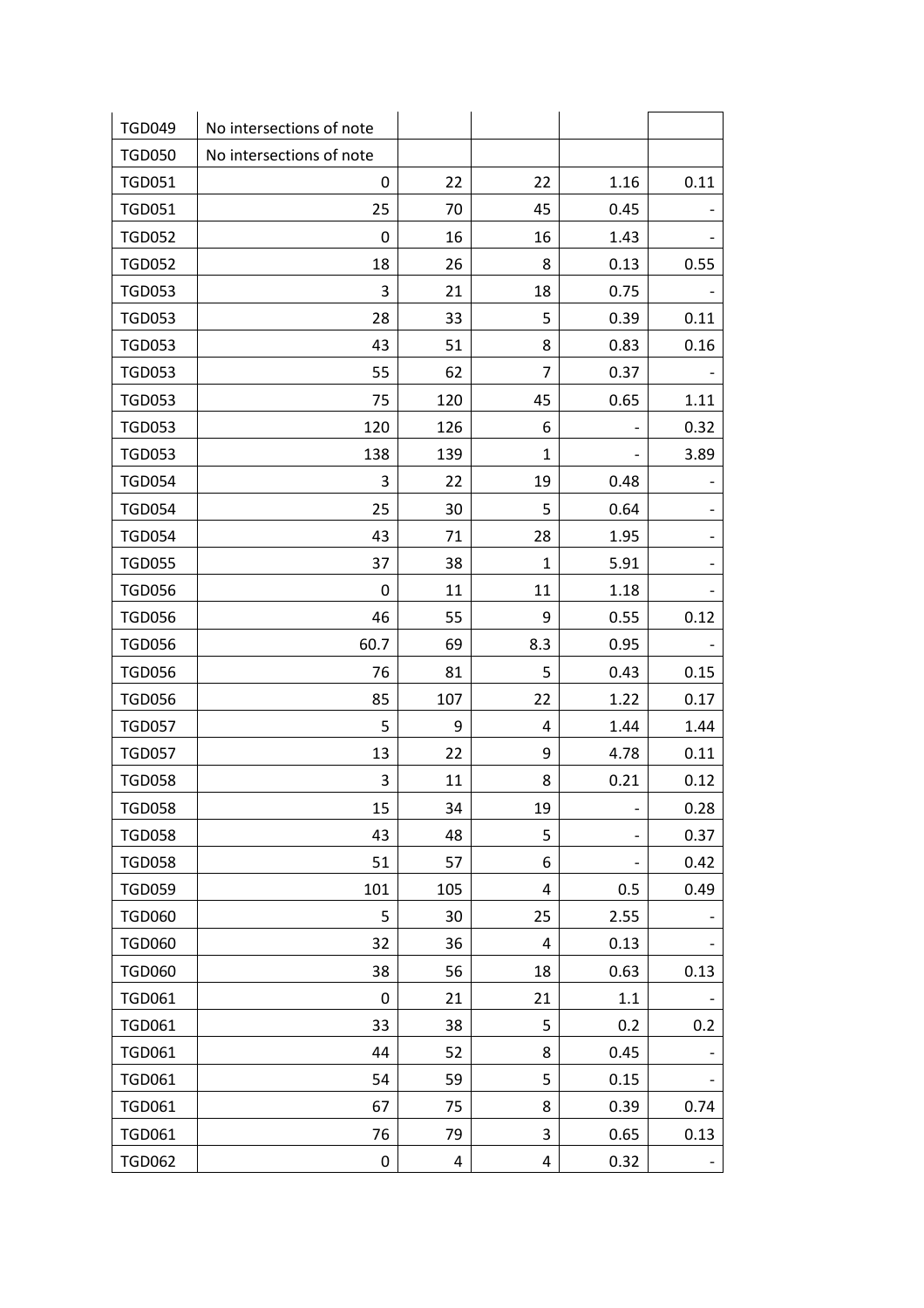| <b>TGD062</b> | 8  | 14     | 6     | 0.11                     | 0.24 |
|---------------|----|--------|-------|--------------------------|------|
| <b>TGD062</b> | 49 | 52     |       | $\overline{\phantom{0}}$ | 0.35 |
| <b>TGD062</b> | 61 | 73     | 12    | 0.41                     |      |
| <b>TGD062</b> | 88 | 116.15 | 28.15 | 0.16                     |      |
| <b>TGD063</b> |    | 4      |       | 0.54                     |      |

#### **Market Abuse Regulation (MAR) Disclosure**

Certain information contained in this announcement would have been deemed inside information for the purposes of Article 7 of Regulation (EU) No 596/2014 until the release of this announcement.

### **Competent Person Statement**

The information in this announcement that relates to Exploration Results, Mineral Resources or Ore Reserves is based on information compiled by James Royall, who is a Member of the Australian Institute of Geoscientists.

James Royall has sufficient experience, relevant to the style of mineralisation and type of deposit under consideration and to the activity which he is undertaking, to qualify as a Competent Person as defined in the 2012 Edition of the 'Australasian Code for Reporting of Exploration Results, Mineral Resources and Ore Reserves' and as a qualified person as defined in the Note for Mining and Oil & Gas Companies which form part of the AIM Rules for Companies. James Royall has reviewed this announcement and consents to the inclusion in the announcement of the matters based on his information in the form and context in which it appears.

#### **\*\*ENDS\*\***

For further information please visit [www.georgianmining.com](http://www.georgianmining.com/) or contact:

| Greg Kuenzel   | <b>Georgian Mining Corporation</b> | Company        | Tel: 020 7907 9327 |
|----------------|------------------------------------|----------------|--------------------|
| Ewan Leggat    | S. P. Angel Corporate Finance LLP  | Nomad & Broker | Tel: 020 3470 0470 |
| Damon Heath    | <b>Shard Capital Partners LLP</b>  | Joint Broker   | Tel: 0207 186 9950 |
| Frank Buhagiar | <b>St Brides Partners Ltd</b>      | PR             | Tel: 020 7236 1177 |

### **About Georgian Mining Corporation**

Georgian Mining Corporation has 50% ownership and operational control of the Bolnisi Copper and Gold Project in Georgia, situated on the prolific Tethyan Belt, a well-known geological region and host to many high-grade copper-gold deposits and producing mines. The Bolnisi licence covers an area of over 860 sq km and has a 30-year mining licence with two advanced exploration projects; Kvemo Bolnisi and Tsitsel Sopeli. These projects are nearby existing mining operations owned by the